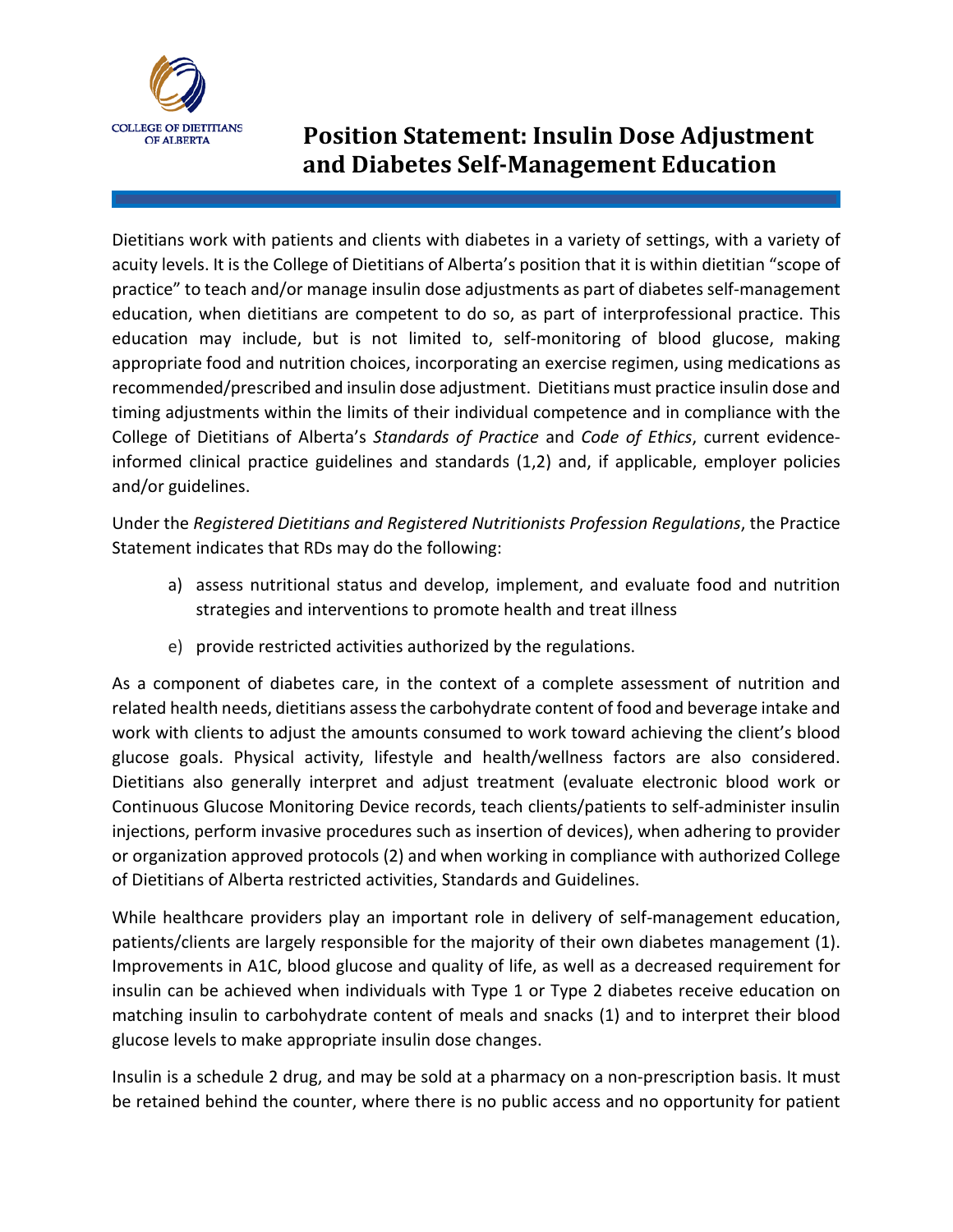

## **Position Statement: Insulin Dose Adjustment and Diabetes Self-Management Education**

self-selection. As a schedule 2 drug, insulin doses can be self-determined. It is within the scope of practice of dietitians to recommend and manage insulin in collaboration with the client and interprofessional team. Insulin dose adjustments are recommended as part of diabetes selfmanagement and it has been shown to improve quality of life and diabetes control by empowering clients to make informed choices (1)

Dietitians with the competence to adjust insulin dosages and timing may teach clients to selfadjust if the client has the ability and interest to self-manage. Not all clients are able to self-adjust and therefore for these clients, competent RDs may adjust insulin dosages in collaboration with the client or on the client's behalf.

It is the expectation of all dietitians that they perform only those tasks they are competent to perform, and that insulin management teaching and/or dose adjustment be done in collaboration with the client and the interprofessional team. Dietitians are encouraged to consider the following when working with clients on self-management and/or performing insulin dose adjustment with or on behalf of clients:

- RDs must ensure they have the appropriate education, practical training, experience and/or mentorship to provide safe, competent diabetes care. Dietitians must feel competent and confident in the care they provide.
- RDs must practice client-centredness. Care should be provided in the timeliest manner by the most appropriate professional in the best setting for any given client. The RD is often the best person to provide care based on the needs of the client with diabetes.
- The care setting and presence or absence other skilled professionals working in this area may impact your educational strategy and/or educational content. Most often, insulin dose adjustment and self-management education is done by dietitians in a diabetesfocused setting.
- RDs must have the appropriate support. Employers have the right to determine whether a given role is or is not within the RD job description. Members of the interprofessional team are often in support of RDs working to full scope and may assist and promote the RD's role in client-centred care.

#### *Created: November 2020*

Adapted with permission from College of Dietitians of British Columbia, Position Statement: Dietitians' Scope of Practice for Insulin Dose Adjustment (2017), and from College of Dietitians of Manitoba Practice Direction 16.19 Diabetes Self-Management Education by RDs (2018).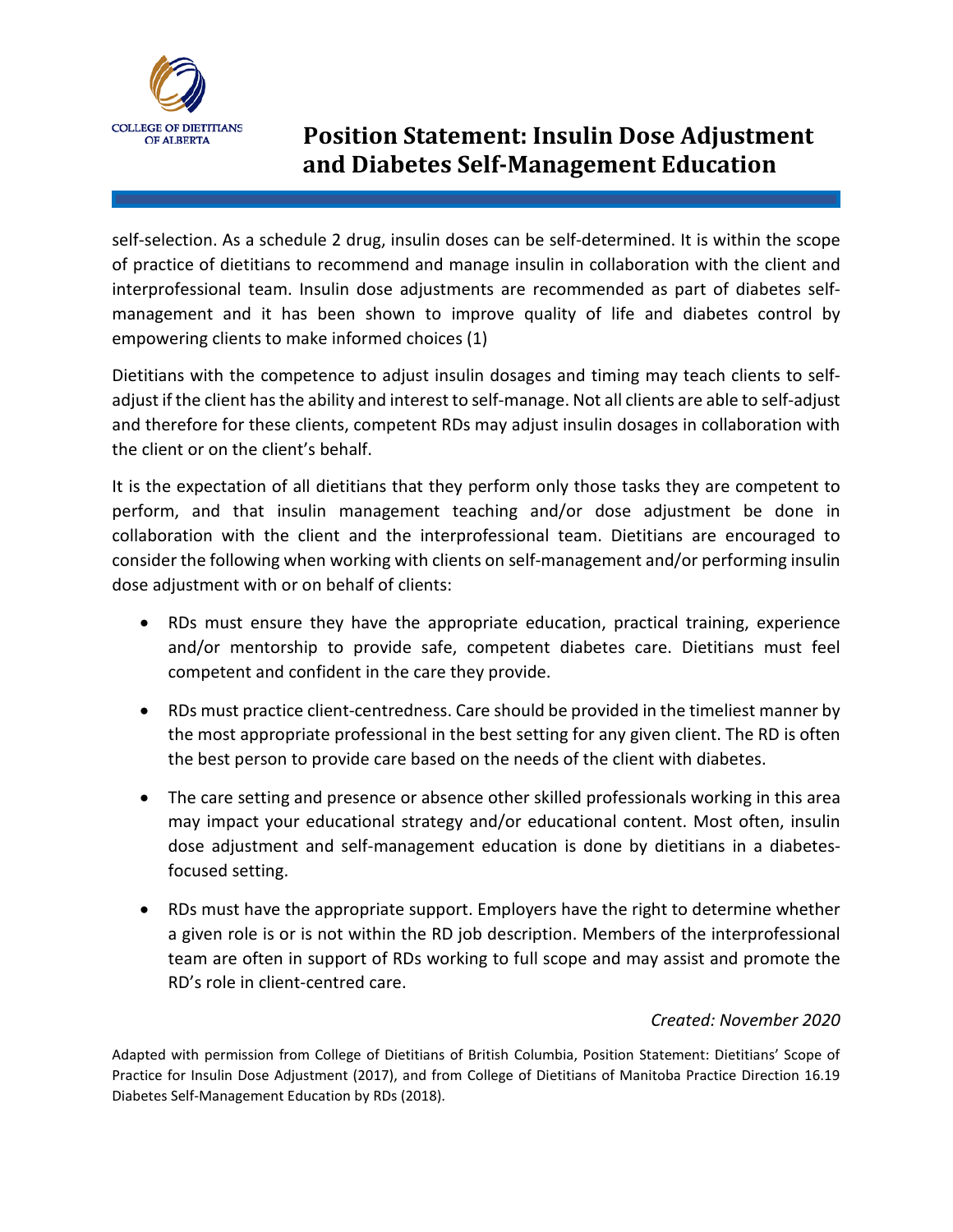

# **COLLEGE OF DIETITIANS Position Statement: Insulin Dose Adjustment and Diabetes Self-Management Education**

#### **References:**

- 1. Diabetes Canada. Clinical Practice Guidelines 2018. Retrieved December 10, 2019 at <http://guidelines.diabetes.ca/cpg>
- 2. Patricia Davidson, DCN, RDN, LDN, CDE, FAND; Tamara Ross, RD, LD, CDE, MLDE; Chimene Castor, EdD, RD, FAND. Academy of Nutrition and Dietetics: Revised 2017 Standards of Practice and Standards of Professional Performance for Registered Dietitian Nutritionists (Competent, Proficient, and Expert) in Diabetes Care. JOURNAL OF THE ACADEMY OF NUTRITION AND DIETETICS. 2018. Volume 118 Number 5.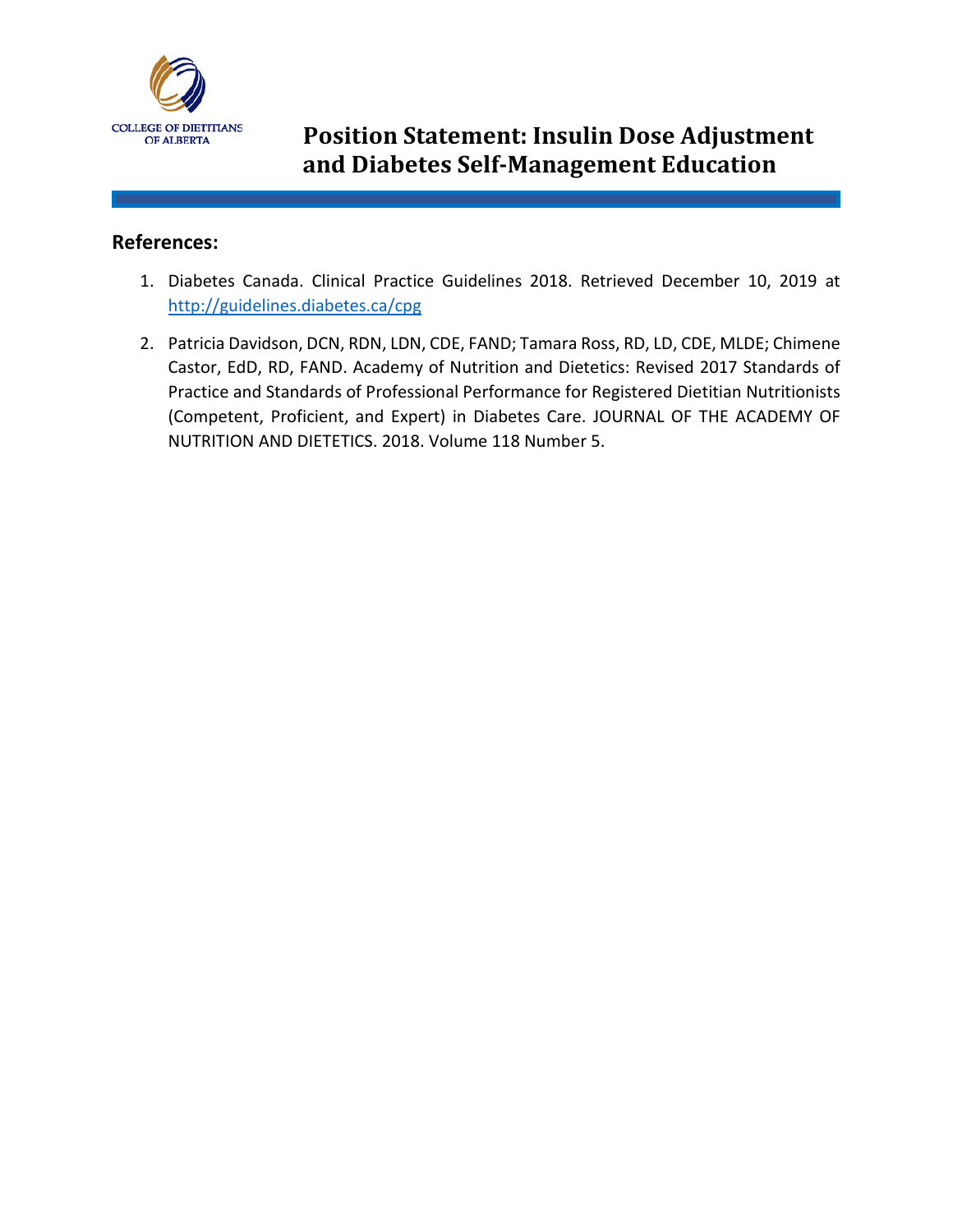

### **Insulin Dose adjustment and Diabetes Self-Management FAQ**

*1. Are Dietitians allowed to adjust prescriptions for oral anti-hyperglycemic agents?*

No, not at this time. Dietitians must be clear that oral anti-hyperglycemic agents are schedule 1 drugs and require prescribing authority prior to adapting timing or dosages; formally adapting (considered "prescribing") those schedule 1 medications is not yet authorized by the College at. Dietitians can continue to work with the interprofessional team when recommendations are in order.

*2. When will Dietitians be allowed to adjust anti-hyperglycemic agent prescriptions?*

The College of Dietitians of Alberta has a regulation amendment before government, which includes several new/evolving practice situations related to restricted activities. This regulation amendment requests the ability to authorize regulated members to adapt prescriptions (a restricted activity) for schedule 1 drugs (anti-hyperglycemic agents), specifically in diabetes settings. Once this regulation amendment is approved, Dietitians will be able to request authorization from the College to perform this restricted activity in certain settings.

*3. Are Dietitians allowed to initiate insulin orders?*

No. Initiating an order constitutes prescribing, which requires government approval and prescribing authority. Dietitians do not have authorization to prescribe an initial insulin prescription.

Dietitians may work with the interprofessional team, in collaboration with the patient/client to coordinate appropriate initial insulin prescriptions.

*4. As an insulin pump trainer in a private practice or publicly funded diabetes practice setting, prior to training a patient, the referring physician orders insulin and insulin pump teaching for the patient. Is training patients to use insulin pumps and providing insulin dose adjustment within dietitian scope of practice?*

Yes. Insulin dose adjustment is within the dietitian's scope of practice, assuming the dietitian is competent, regardless of the mechanism use to administer the insulin dose, as long as the dose is self-administered by the patient.

*5. Can I administer insulin to my patients for the purpose of teaching?*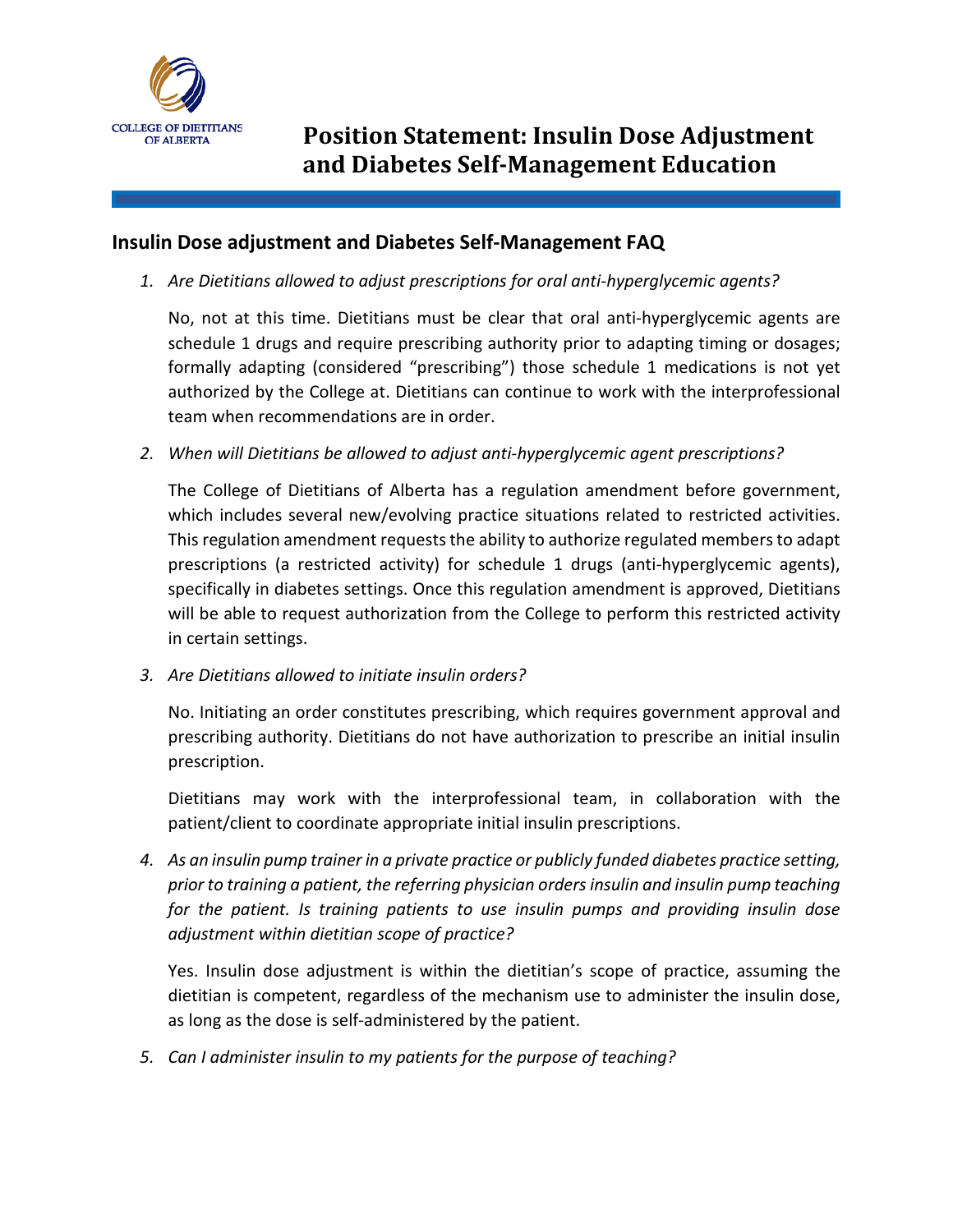

## **Position Statement: Insulin Dose Adjustment and Diabetes Self-Management Education**

No, not at this time. However, The College of Dietitians of Alberta has a regulation amendment before government, which includes several new/evolving practice situations related to restricted activities. This regulation amendment requests the ability to authorize regulated members to demonstrate injection (dry injection, no medication administered) with/on a patient for the purpose of teaching, specifically in diabetes settings. Once this regulation amendment is approved, Dietitians will be able to request authorization to perform this restricted activity in specific settings.

*6. Can I teach insulin administration to my patients using other teaching/demonstration methods?*

Yes, education and training insulin administration is within scope of practice

*7. Am I allowed to provide patients with free, pre-loaded insulin samples?*

Dietitians require authorization to distribute samples, according to the Registered Dietitian and Registered Nutritionist Regulations:

 $10(1)(g)$  "to distribute without payment, for the purposes of nutritional support or medical nutrition therapy, drugs regulated by a schedule to the *Pharmaceutical Profession Act* and pursuant to a prescription, if required by the *Pharmaceutical Profession Act*."

Therefore, if the dietitian is authorized to perform this restricted activity, then they may distribute insulin samples, when the insulin is prescribed by the physician, or other member of the interprofessional team

*8. Can I insert insulin pumps and continuous glucose monitoring devices?*

No, not at this time. However, The College of Dietitians of Alberta has a regulation amendment before government, which includes several new/evolving practice situations related to restricted activities. This regulation amendment requests the ability to authorize regulated members to assist the patient with insertion of these devices.

Dietitians may educate patients on insertion and use of insulin pumps and continuous glucose monitoring devices.

*9. Can dietitians collect capillary blood samples for blood glucose monitoring?*

It is recognized that in the context of a Registered Dietitian-client relationship, currently, RDs be performing capillary skin pricks and analyzing capillary blood levels under four